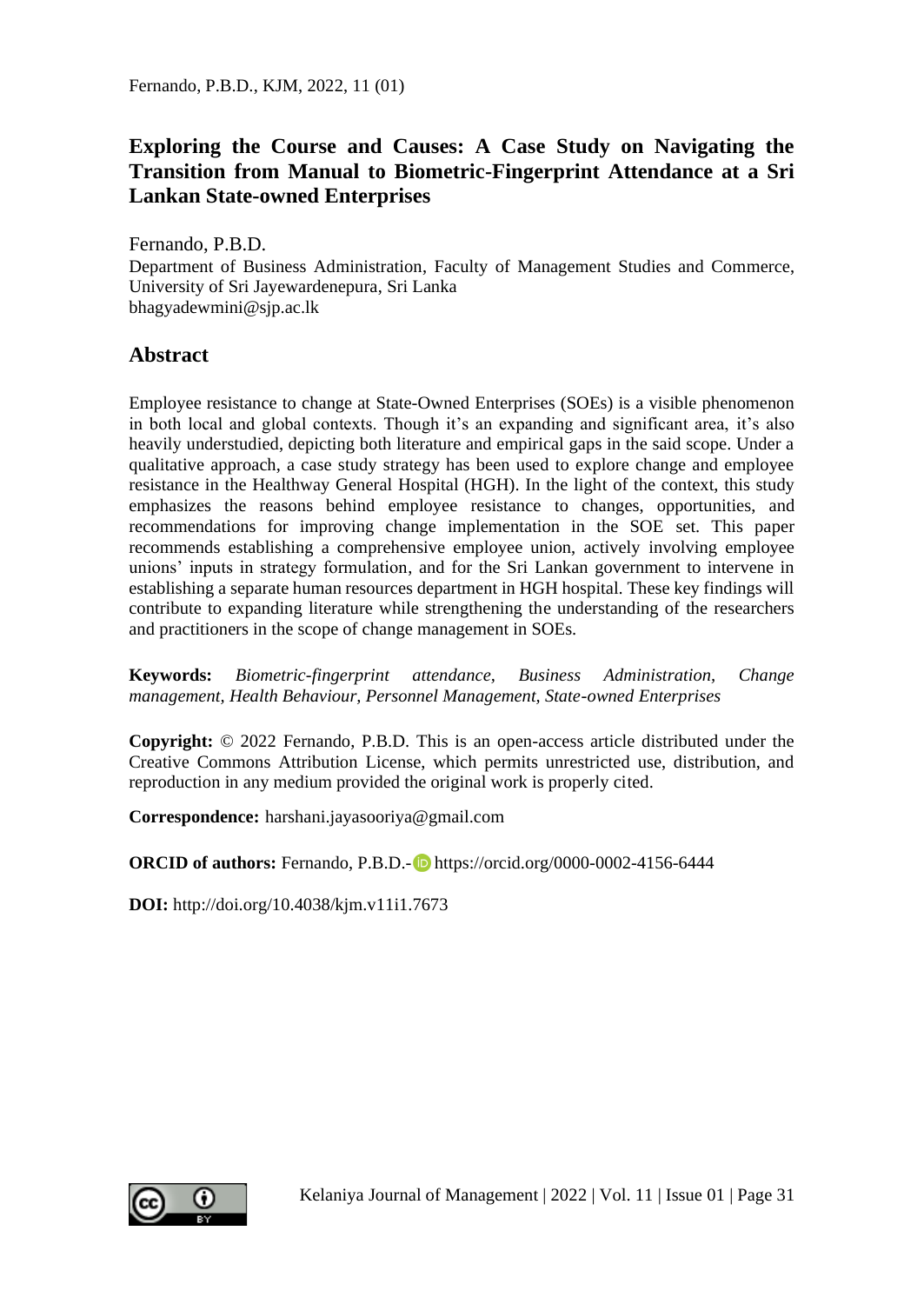## **Introduction**

It is an open secret that State-Owned Enterprises (SOEs) are generally more difficult to deal with, compared to private institutions. Department of Public Enterprises Sri Lanka (2018) defines SOEs as "public corporations, statutory boards or any other entity vested with the government under any written law and companies which have majority ownership to the government, registered under the Companies Act which carries out commercial or non – commercial activities" (p. 1). According to Knies and Leisink (2018), though private institutions aim to achieve financial targets, SOEs often have multiple, contradicting aims. On one extreme, SOEs must be profitable as they are funded by the taxpayers. At the opposite pole, SOEs must cater to the social needs of the nation because they are funded by the taxpayers. Therefore, it's difficult to design a blueprint to improve the efficiency of SOEs (Curristine et al., 2017).

In shaping the context, this study focuses on Healthway General Hospital (HGH - the researcher uses a pseudonym to ensure the privacy and confidentiality of the hospital), the only healthcare institution in Sri Lanka that falls to the SOE bracket. As of 2021, it has an employee base of nearly 2000. With the shift of the management in 2017, many changes were made in HGH, which included converting the manual attendance scheme of the hospital staff into a biometric-fingerprint based attendance system, to address absenteeism issues. This action specifically created strong resistance from the employees of HGH, who displayed that resistance by actions such as protests, further increased absenteeism, and halting treatments of the patients of HGH. This situation made national headlines, as the news showcased employees criticizing the management of HGH, the HGH management explaining their own stance, and patients - a primary stakeholder of HGH - complaining about not receiving proper medical treatments.

There is a lack of scholarly research on change and employee resistance to change, in the healthcare sector (Pomare et al., 2019), and by analyzing change resistance, the entire process of change can be improved (Ford & Ford, 2010). Accordingly, a gap in the literature exists in both global and Sri Lankan contexts, regarding the scope of managing resistance to change in an SOE. Following the above situation, this research was carried out based on two objectives, namely, 1) to identify the reasons behind employees' resistance when converting from manual to biometric-fingerprint attendance, and 2) to propose proactive solutions for employee resistance management in SOEs in Sri Lanka. Based on existing academic work and evidence gathered from a qualitative research approach, the discussion highlights the causes and opportunities available to HGH, in managing change and employee resistance.

## **Literature Review**

### **State-Owned Enterprises**

SOEs can be defined as "enterprises of which the state has significant control through full, majority, or significant minority ownership" (Schneider, 2019, pg. 3). SOE is a key component of many developing countries (Khongmalai, 2010), which includes Sri Lanka. As per Lin et al. (2019), the main reasons why SOEs are important are a) being a form of government intervention that develops the markets and the economy, b) ensuring economic functionality by maintaining social stability, and c) controlling key social elements that are consistent with government policies.

Despite the major economic contributions, such as SOEs being included in Fortune 500 companies (Lin et al., 2019; Schneider, 2019), operating SOEs is a pressing challenge in many countries (Bruton et al., 2015). SOEs usually are given high budgets which are ultimately financed by the public, and therefore are pressured to improve

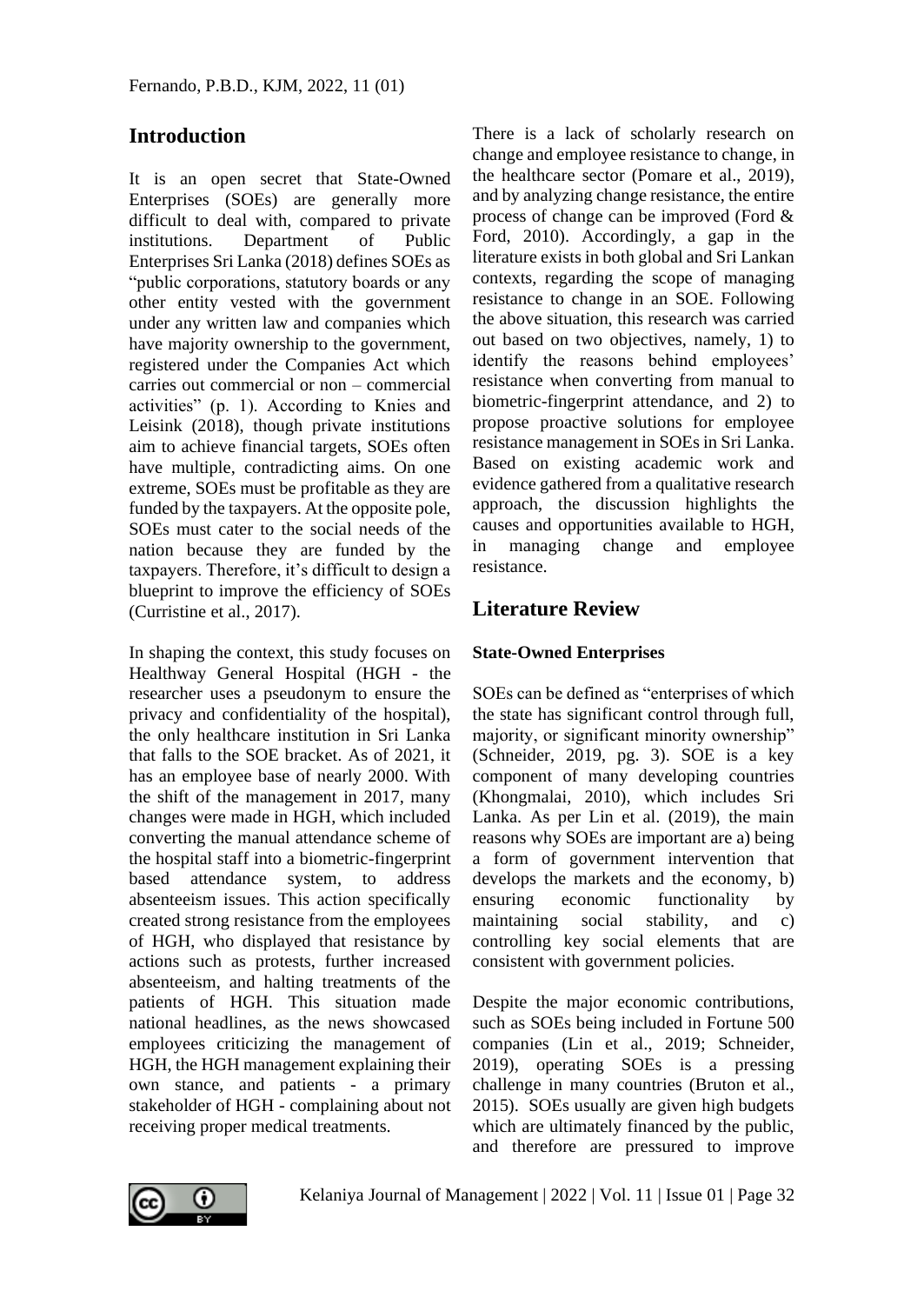transparency, efficiency, and effectiveness (Florio & Fecher, 2011). As per Lin et al. (2019), the main reasons why SOEs are underperforming are namely a) SOEs being considered as public good providers, b) budget constraints and policy burdens, c) agency issues, and d) hierarchy costs and information asymmetry.

In Sri Lanka, there are 422 SOEs, out of which 54 enterprises are categorized as critical role players for the economy (Department of Public Enterprises Sri Lanka, 2018), including HGH. However, in the overall context, these Sri Lankan SOEs have produced losses, and have continued to increase these losses by 2021. Therefore, these enterprises face the heavy pressure of reducing costs, where one solution would be proper absence management (Pavithra et al., 2017).

#### **Human Resource and Employee Unions in SOEs**

Undeniably, human resource is the most valuable resource for any company, and it is time that companies should avoid overlooking them (Nizamidou & Vouzas, 2018). Employees are actors of change, and accordingly, the success of such formulated changes depends on the manner that which the employees accept them (Plesk & Greenhalgh, 2001; Todnem, 2005), as the employees develop a sense of ownership of changes that will impact them (Braithwaite, 2014).

Within an organization, human resources may form groups known as employee unions, which will act according to the group behaviours that are found within it. As per Richards and Marks (2007), within the same organization setting, there can be different groups that different employees will accept. They further explained how employees will identify with a union, which is a collection of employees. Accordingly, there can be multiple unions existing within a single organization, such as in the context of HGH.

Human Resource Management in state institutions is challenging. As per Boselie et al. (2021), the fundamental characteristics of state intuitions themselves affect human resource management within such institutions. In healthcare, particularly in a hospital, the staff is a key factor in implementing change (Austin & Ciaassen, 2008; Fitzgerald & McDermott, 2017). As per Mastekaasa (2019), in many countries, employees from SOEs show significant absenteeism when compared with private intuitions. Accordingly, SOE employees not showing up to work is a problem in a developing country such as Sri Lanka. As per Schneider (2019), SOEs must focus on human resource-related matters, which include absenteeism.

### **Absenteeism**

Absenteeism is a pressing issue in the public sector (Dibben et al., 2001; Mastekaasa, 2019; Vandenheuvel 1994; Wooden, 1990). It is defined as a reduction of the presence of a worker for planned work (Senel & Senel, 2012). Absenteeism could be intentional or unintentional (Padmanabhan, 2019), and as per Badubi (2017), it is critical to distinguish planned versus unplanned absenteeism. His study further elaborated that unplanned absenteeism is a disruptive action that incurs a cost for the organization.

Both tangible and intangible costs occur due to absenteeism. As per Sadri and Lewis (1995), along with the financial costs which are tangible, there are intangible costs such as missed opportunities, loss of employee morale and organizational efficiency and overload for the management. Therefore, if absenteeism is significant, the relevant company must take necessary actions (Kocakulah et al., 2016).

Badubi (2017) identifies labour disputes and strikes as a reason causing absenteeism in an organization. Hence, though the management of HGH implemented biometric-fingerprint attendance with the intention of reducing unplanned absenteeism, the immediate result

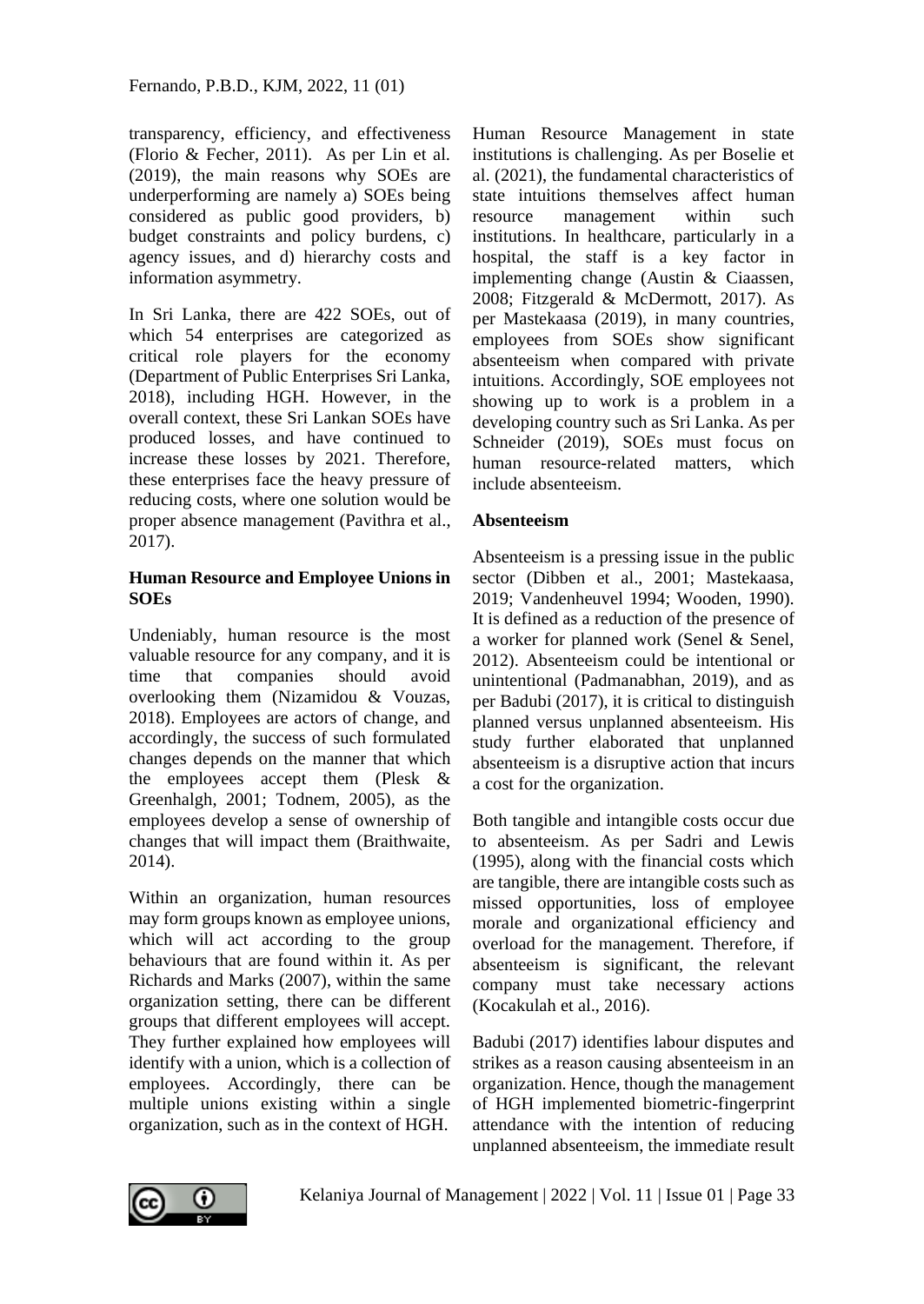was increased absenteeism within HGH, as employees took union actions by not reporting to work and not treating patients. This was a serious standing displayed by the employees, which according to Greenburg and Baron (1995), can be recognised as a display of employee dissatisfaction with the organization.

#### **Changes in the Healthcare Industry**

As per Ghany (2014), managing organizational change is managing the human resources involved in it. Often, changes are alternated and repeated (Mareš, 2018) and in general, is a complex process. The speed of change has increased over time (McPhail, 1997). All employees are affected when changes are instigated in a company (Basyal & Seo, 2017). Providing the power for the employees to determine what they think is best for the organization, impacts the growth of the organization significantly (Vlachos, 2009).

In healthcare, change is a frequent occurrence (Pomare et al., 2019) but a difficult task (Mareš, 2018). It can be physical changes to the hospital infrastructure along with the introduction of new technology (Malkin, 2007). Change has three main dimensions, namely context, content and development (Pettigrew, 1985). However, the majority, whereas much as up to 70% of the change initiatives become failed projects (Balogun & Hailey, 2004; Higgs & Rowland, 2005).

### **Employee Readiness to Change**

Employee readiness is a concept that has been broadly investigated by many scholars (Armenakis et al., 1993; Miller et al., 2006). While some employees may perceive change as a chance to improve themselves (Samaranayake & Takemura, 2017), other employees may perceive it as a threat (Shah, 2009).

Employee change readiness is influenced by many factors. These include trust in the management (Weber & Weber, 2001), trust

in peers (Samaranayake & Takemura, 2017), commitment to the change initiative itself (Soumyaja et al., 2015), commitment to the organization (Vanhala et al., 2016), job satisfaction (Shah, 2009), demographic factors such as present employment status (Shah & Shah, 2010), educational level of the employees (Madsen et al., 2005) and teamwork (Rodriguez et al., 2015).

### **Employee Resistance to Change**

Change resistance is a transdisciplinary subject (Clark, 2013), and therefore, needs to be precisely defined (Mareš, 2018). There are many definitions of the concept. Zaltman and Duncan (1977) defined resistance to change as "any conduct that serves to maintain the status quo in the face of pressure to alter the status quo" (p. 63).

Resistance to change is natural and normal (Basyal & Seo, 2017), and can be caused by many factors. As per Lapointe and Rivard (2005), the interpreted loss of power of the employees is a key driver of resistance. In addition, lack of confidence (Kanter, 1985), employee stress (Dent & Goldberg, 1999), the uncertainty resulting from lack of information (Ashford et al., 1989), lacking the need for achievement in employees (Mabin et al., 2001), fearing failure (Kuyatt, 2011), low participation for changes (Lines, 2004), organizational silence (Morrison & Milliken, 2000), organizational culture (Leigh, 2002), leadership style (Richards & Marks, 2007), and decrease in employee motivation (Hultman, 1998) can also spark employee resistance.

In further details of the concept, both pros and cons are highlighted in employee resistance. The negative outcomes of employee resistance are decreased job satisfaction (Burke et al., 2009), minimised employee motivation (Ude & Diala, 2015), reduced creativity (Hon et al., 2011), and decreased organizational effectiveness (Jones & Ven, 2016), and ultimately, increasing the employee turnover (Oreg, 2006). However, Piderit (2000) explained the

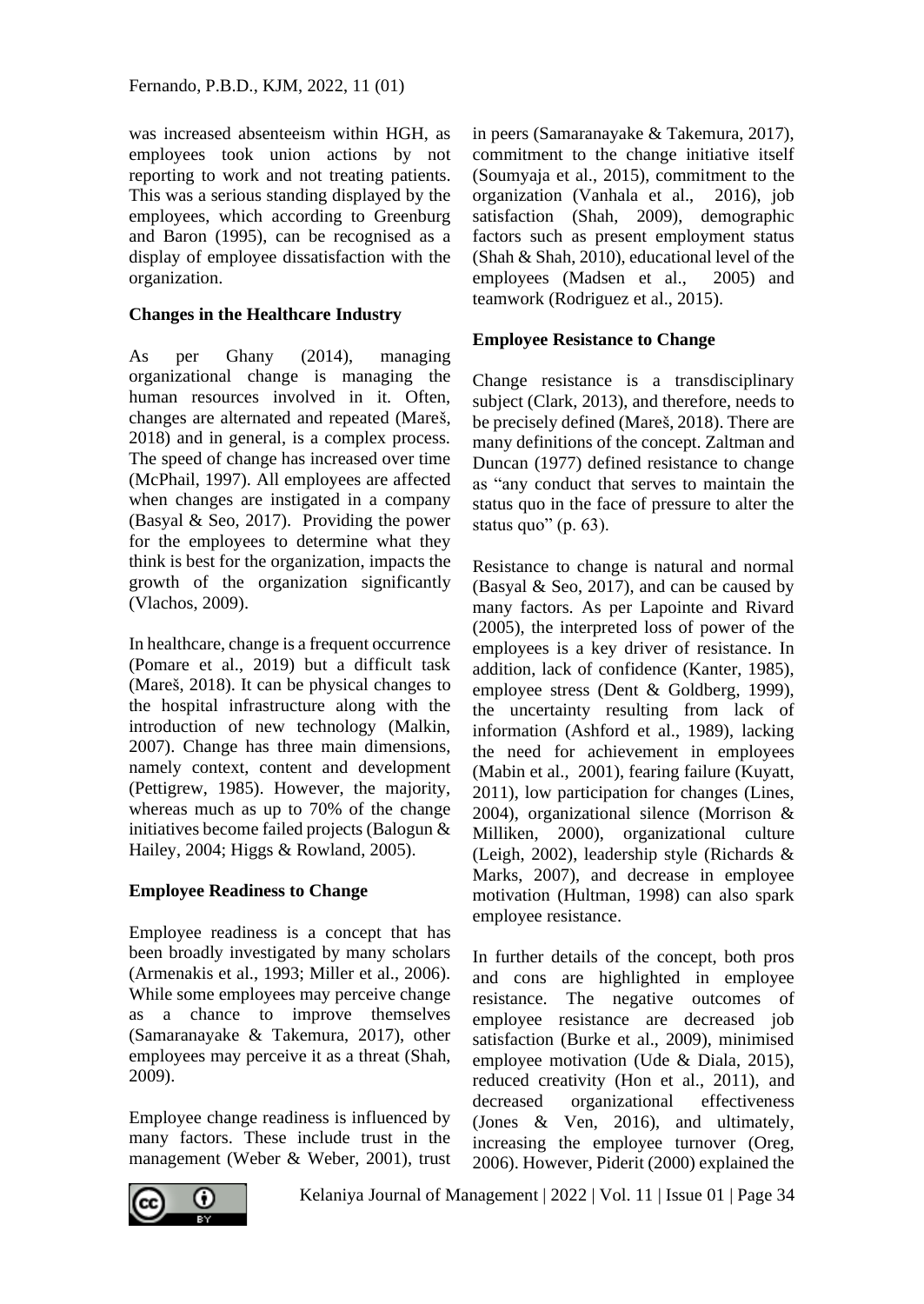importance of analysing employee resistance, as a learning opportunity for future change implementations.

Literature has recommended many strategies to manage employee resistance, such as encouraging employee participation, educating employees on change and its importance, developing employee trust (Griffin, 1993), and using the employees' psychological attachment to the organization to decrease resistance (Dirks et al., 1996), actively listening to employee inputs (Schermerhorn, 1999), introducing changes at a slow pace and employee training (White, 1998).

Analysing resistance has value (Ford & Ford, 2010). Various scholars have categorised change resistance, based on a wide range of factors. Resistance to change can be expected or unexpected (Salam & Alghamdi, 2016), covert or overt (Mareš, 2018), and can be of low, middle or high risk of employee resistance (Giangreco, 2002). There has been an increase in using electronic record systems for healthcare employees (Mareš, 2018).

## **Methodology**

This study adopts a qualitative approach, to explore beneath the surface level understanding and to analyse human behaviour towards change and resistance. As per Benbasat et al. (1987), a case study is "a phenomenon in its natural setting, employing multiple methods of data collection to gather information from one or a few entities (people, groups, or organizations)" (p. 370). Furthermore, a case provides an extensive examination of the setting (Bell et al, 2019), which is applicable to the HGH, where its context can be treated as an object of its own right.

Accordingly, a case study strategy was used, where eight employees representing three departments of the HGH hospital were interviewed in the semi-structured interview format. An interview guide was pre-prepared by the researcher, which included critical and

open questions to explore the research objectives in depth.

The researcher specifically selected employees who actively resisted the biometric-fingerprint attendance strategy within HGH. This was a difficult task, as many HGH employees refused participation, stating discomfort with sharing unfavourable opinions about HGH management and other stakeholders. Therefore, the snowball sampling technique was used to constitute the sample of willing and voluntary participants from the HGH hospital. The interviews were transcribed, coded and analysed using a thematic analysis approach. In addition, secondary data sources such as company and industry reports were considered. The researcher placed a significant consideration on ethics and used pseudonyms for the organization and the employees who participated, to ensure privacy and confidentiality.

## **Findings and Discussion**

Guided by the rich interviews with the employees of HGH, a detailed contextualisation and sophisticated explanation of the research problem was completed. Then, it was important to clarify the reasons behind HGH employees', choosing resistance over accepting a management initiative that may have only caused uncomfortable consequences of having to be punctual. In light of the first research objective of this paper, which was to identify the reasons behind employees' resistance when converting from manual to biometric-fingerprint attendance, the following themes were identified as the key reasons for change resistance at HGH through the thematic analysis.

### **Lack of Employee Involvement in Planning for Change**

Improved interaction between managers and employees determines the success of change implementation (Pomare et al., 2019). By observing secondary data sources, it was

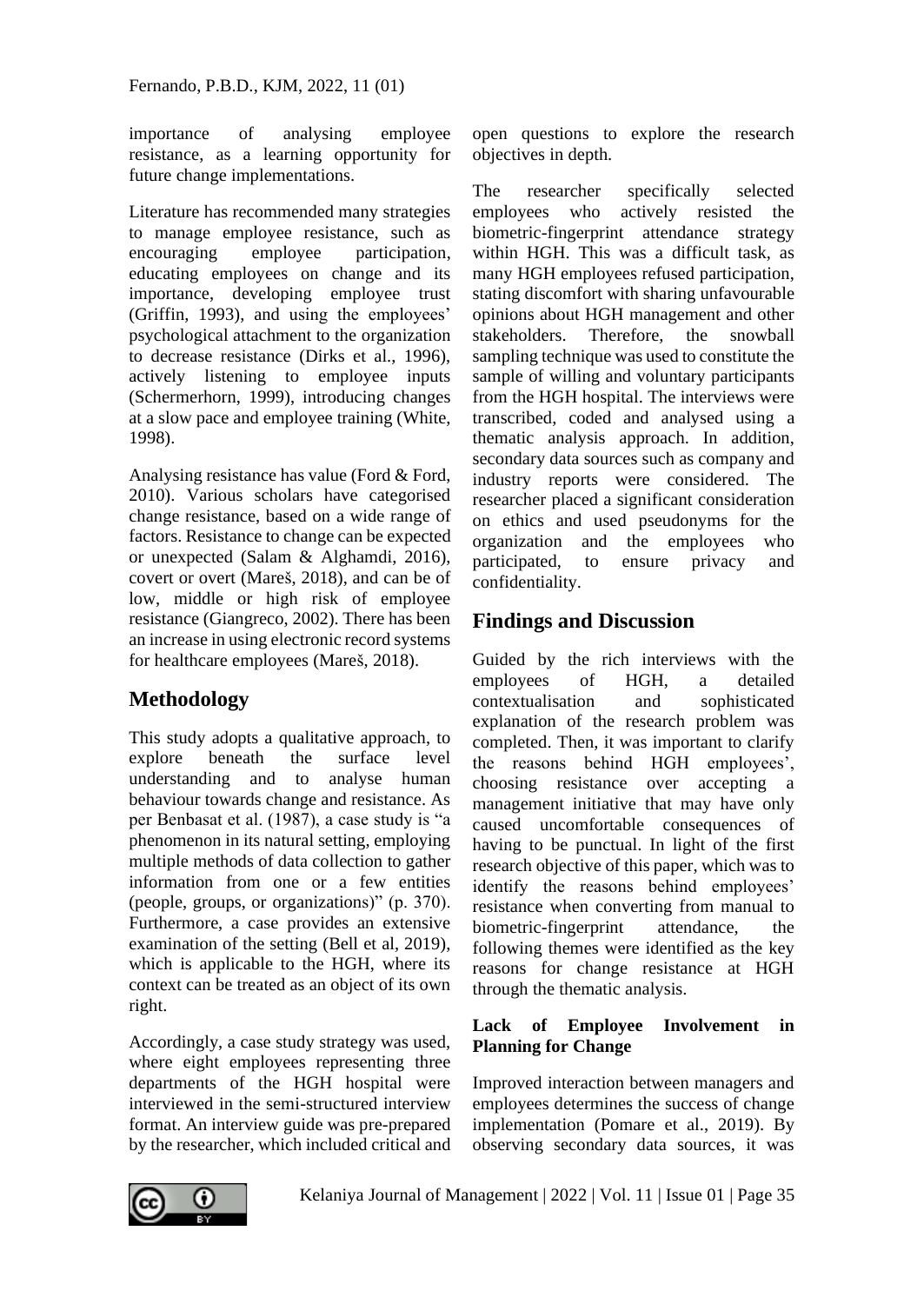clear that the management of HGH presented an authentic commitment to listening to employee inputs. However, this seemed to be a superficial picture of the HGH management, as a contradicting view was presented in all the participant interviews conducted for this study, where it was stated that employees were not involved in any part of the HGH change process. Therefore, it can be established that the management's action was not proactively and explicitly communicated with the employees and that the protests conducted by HGH employees were a reactive response. This is the incipient point of oppositional consciousness of HGH employees, as one participant articulated the point as, "they [management of HGH] don't care about us. They pretend to listen to us, then discard what we said, and do what the management already planned to do".

On the surface level, this situation presents a simplified picture of employee unions opposing biometric-fingerprint attendance. However, on a deeper and holistic view, this is an interplay of power between the employees and management. Hence, it is the interpretation of action that is significant, which in this case, is the management's sudden decision to convert the attendance policy, with no prior involvement and preparation for the HGH employees. It is clear that the employees 'interpreted' this managerial action as a bold display of authoritative power, and responded on the same footing, which is by refusing to work at HGH. Despite disciplinary threats, employees can withdraw and ignore the management, contributing even more to their poor attendance records (Richards & Marks, 2007).

In addition, the way the change was communicated to the employees was questionable. As per the interviews, employees received stern instructions on converting to biometric-fingerprint attendance, along with punishments if there was any non-compliance. The change was introduced almost overnight. The abrupt execution of the change initiative activated a

similarly abrupt response from the HGH employees, which was resistance in terms of protests, halting patient treatments and increased intentional absenteeism further.

### **The Multiplicity of Employee Unions**

In challenging and evolving times, employees use their group memberships and loyalties (Richards & Marks, 2007). There are five employee unions within the single organizational setting of HGH. These include the employee unions of doctors, medical laboratory staff, clerical orderlies, and two employee unions representing the nurses of HGH.

The researcher established that there are inter-rivalries between the employee unions of HGH. As an elaboration of the said point, during the protests against the HGH management, only one of the nurses' employee unions actively supported the resistance. The doctors' employee union took a neutral approach, where they did not officially support the HGH management nor the other HGH employee unions. As a result, the unions of medical laboratory staff, clerical orderlies and one nurse employee union actively resisted the biometricfingerprint attendance procedure, and ultimately, paused treatments for the patients of HGH.

In addition, as per the findings from the interviews, not every employee of HGH was an active member of their respective union, though technically, every employee of HGH was automatically considered a union member. One participant clarified this point as, "only a few employees work hard to represent all employees. Others just sit back and watch. Most of the employees are just free riders".

Based on the interviews, employees who resisted the changes feared their freedom will be limited by the introduction of biometricfingerprint attendance. As one participant stated, "if HGH management successfully implemented the new attendance system, it

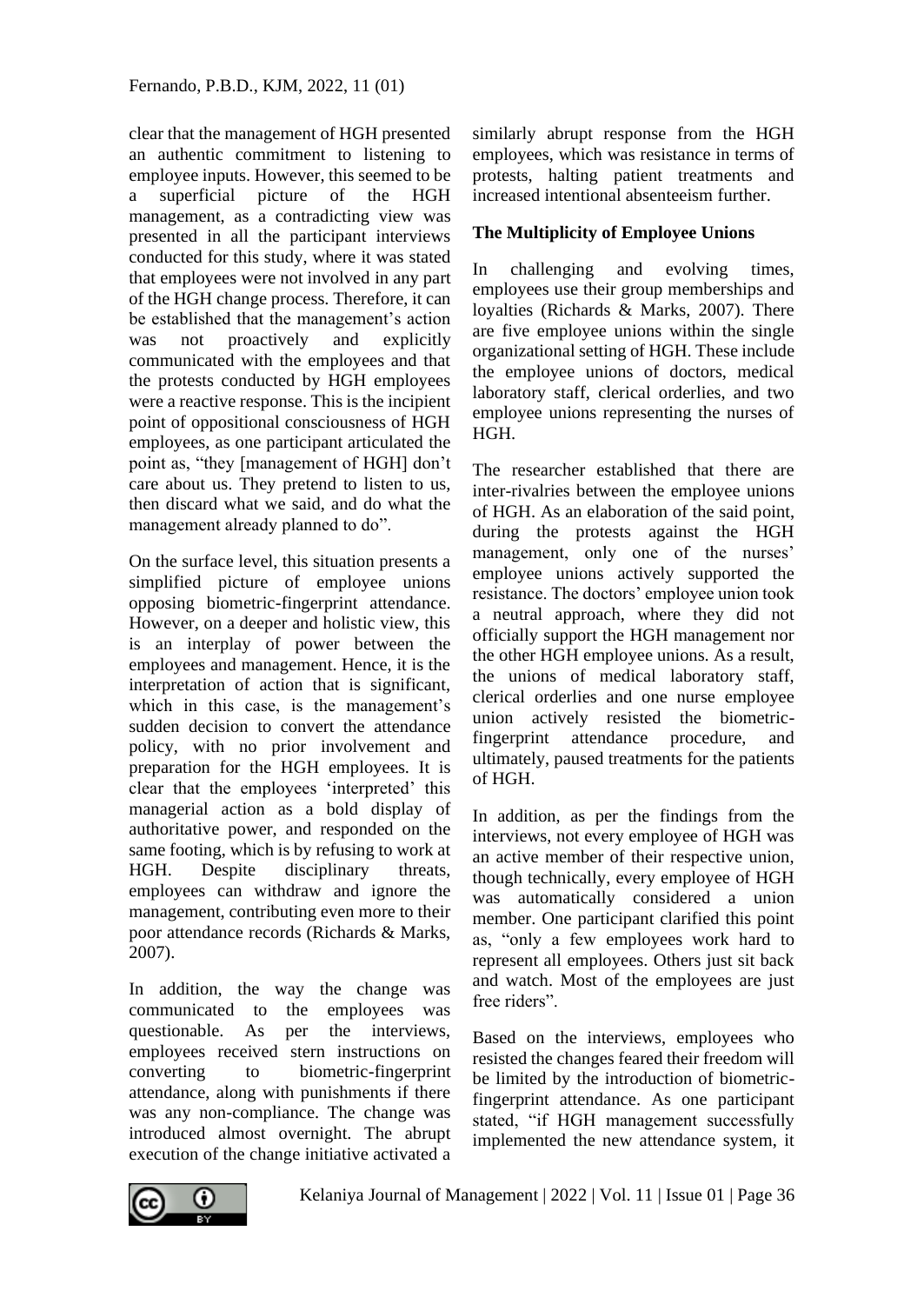would pave more changes for us in the future".

In terms of the nurses – who had two employee unions – the decision on which union to join depended on the individual nurse's political preference. This is due to the fact that the two nurse unions in HGH were named and represented two different political parties in Sri Lanka.

### **Intentional Involvement of Third Parties in Order to Increase Attention to the Intra-Organizational Issue**

The Intra organizational conflict of HGH was escalated into a wider scope when the employees stopped treatment of patients, as a way of demonstrating objection to the HGH management's change strategy. This is a clear sign of involving more stakeholders in the context, where an internal issue was converted by infusing nationwide publicity, to be more explicit, macro and with the intention of delimiting employees' own say in the matter. As per Mareš (2018), change occurs internally but will spread through to the external environment and its stakeholders. As one participant articulated this point as "Maybe what we [the employees of HGH] did to the patients was wrong. But we were desperate".

However, unsatisfied customers were divided in terms of taking sides of HGH management or employees. By observing the secondary sources, the researcher observed that the majority of customers blamed HGH employees for taking such an activity too quickly and radically, which elaborates the findings of Darmawan and Azizah (2019), where negative employee reactions display the real manner of how changes are implemented within an organization.

### **Implications of Not Having a Separate Human Resource Department for the Hospital**

Regarding an SOE performance, an agency problem can arise, where the state is both the owner of SOE which is funded by the budget,

as well as a provider of public goods to the society (Schneider, 2019). Interestingly, by observing the participants and analysing the primary and secondary data, the researcher was able to establish that the majority of SOEs in Sri Lanka, do not have a separate human resource department within the organization setting. In fact, the middle managers of HGH - such as the head of the medical laboratory, the head nurses and the head doctors of the wards - act the human resource role as a part of their respective job descriptions. However, those middle managers of HGH have not been given formal training in relation to human resources, nor had experience from a formal business background.

As established earlier in the paper, there is substantial literature which explains the phenomenon of increased absenteeism in SOEs. Absence may seem simple on the surface, but the high frequency of absenteeism coupled with the unionised nature of SOEs showcases a far more profound, underlying problem. In HGH, the lack of a separate human resource function contributes to managing intentional absenteeism, as many middle managers' job descriptions – whose primary job responsibilities include patient treatment – are prioritised over the human resource role they are supposed to conduct.

Overall, the above reasons contribute to articulating the organizational-level puzzle of change and resistance in HGH and connect to the jaws of the first fundamental research question. Employees and the management of HGH, the two main parties of this research, are interdependent, and therefore, the actions they've initiated affect themselves, as well as external stakeholders such as patients, who were initially not part of the issue.

# **Opportunities for Improvement**

This paper studies two objectives in relation to HGH. In the lens of the second research objective, which was to propose proactive solutions for managing employee resistance

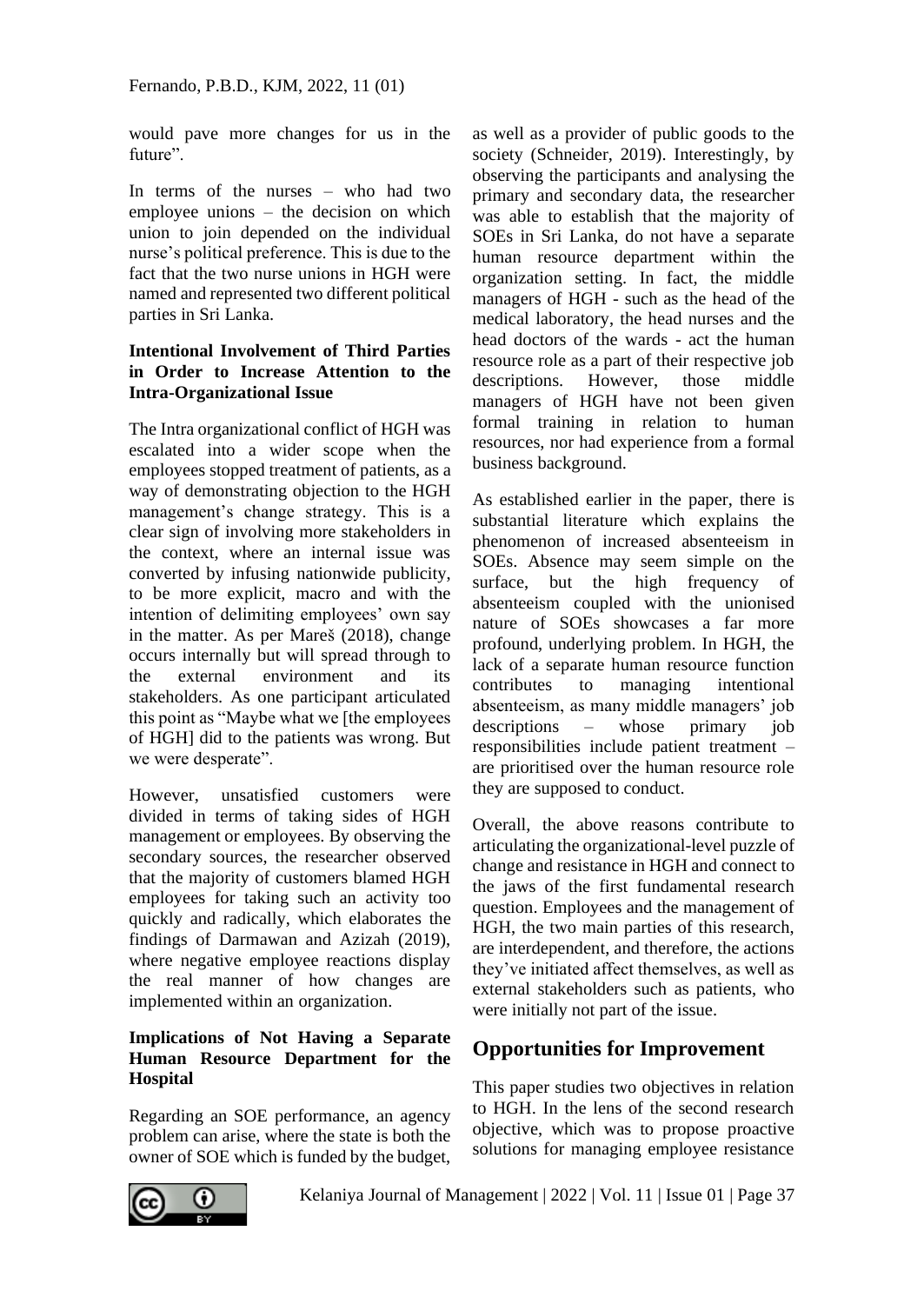in HGH, the following opportunities are identified and discussed.

Biometric fingerprint attendance represents 'a part of the employee' instead of traditional manual attendance, which represents 'what the employee said. The researcher stands by the fact that biometric-fingerprint attendance is more authentic and will bring in many benefits for HGH. However, the manner in which the change was implemented in HGH contains room for improvement.

Employee unions are a key stakeholder for Sri Lankan SOEs. As already established in the study, multiple employee unions represent the different employee groups within the same setting. However, the incompatible application of employee unions within HGH, only adds up to the overall complexity of the context. Therefore, it is recommended to merge the employee unions, where within a single union structure, multiple employee groups can be represented in the hierarchy. This will be a delicate process due to the present turbulent nature of the situation, and therefore needs careful, well-planned interventions and active participation from both employees and management of HGH.

The HGH management has worded of considering HGH employee inputs, but this has not been evident in the management's actions. The HGH management must make the employees feel included, such as routinising a periodical meeting with the HGH employee union where the union's criticisms, appreciations and suggestions will be actively taken into consideration in a formalised manner. This is of paramount importance, as the employee union might be discouraged from participating if the union 'interprets' that HGH management is not actively listening and implementing the union's inputs. Finally, this action will improve employee readiness for change in HGH.

The Sri Lankan Government must intervene in establishing a separate department in HGH

that will be solely in charge of human resource activities, such as recruitment, selection and appraisal. This is a significant step that will proactively disentangle the primary job function from the human resource activities. Having a separate and well-trained human resources department will embed the function, and routinise processes such as managing absenteeism through performance monitoring, grievance handling and formalising the procedure in every step of the employee's journey in HGH.

In actuality, the researcher acknowledges that these recommendations are easier said than done, as implementational challenges from both management and unions of HGH can be expected. However, despite this admission, the described opportunities in this paper for HGH, if successfully implemented, will address the present issue fundamentally, with the required, continuous, active support from both the management and employee unions. If implemented successfully, the said opportunities will manage absenteeism in HGH, while creating an organizational climate where employees are comfortable and confident that their requirements are considered by the top management of HGH, in deciding the way forward for the enterprise.

Finally, concerning the context of HGH, the government of Sri Lanka has a significant role to play, by taking corrective measures to address the change resistance issues in the short term, while initiating proactive measures for change resistance in the medium to long term.

### **Conclusion**

This paper studied HGH, a state-owned hospital operating in Sri Lanka, which faced employee resistance in the process of converting its manual attendance system into a biometric-fingerprint attendance system. There is a growing need of studying change implementation in an organization setting that has both private and public institutional

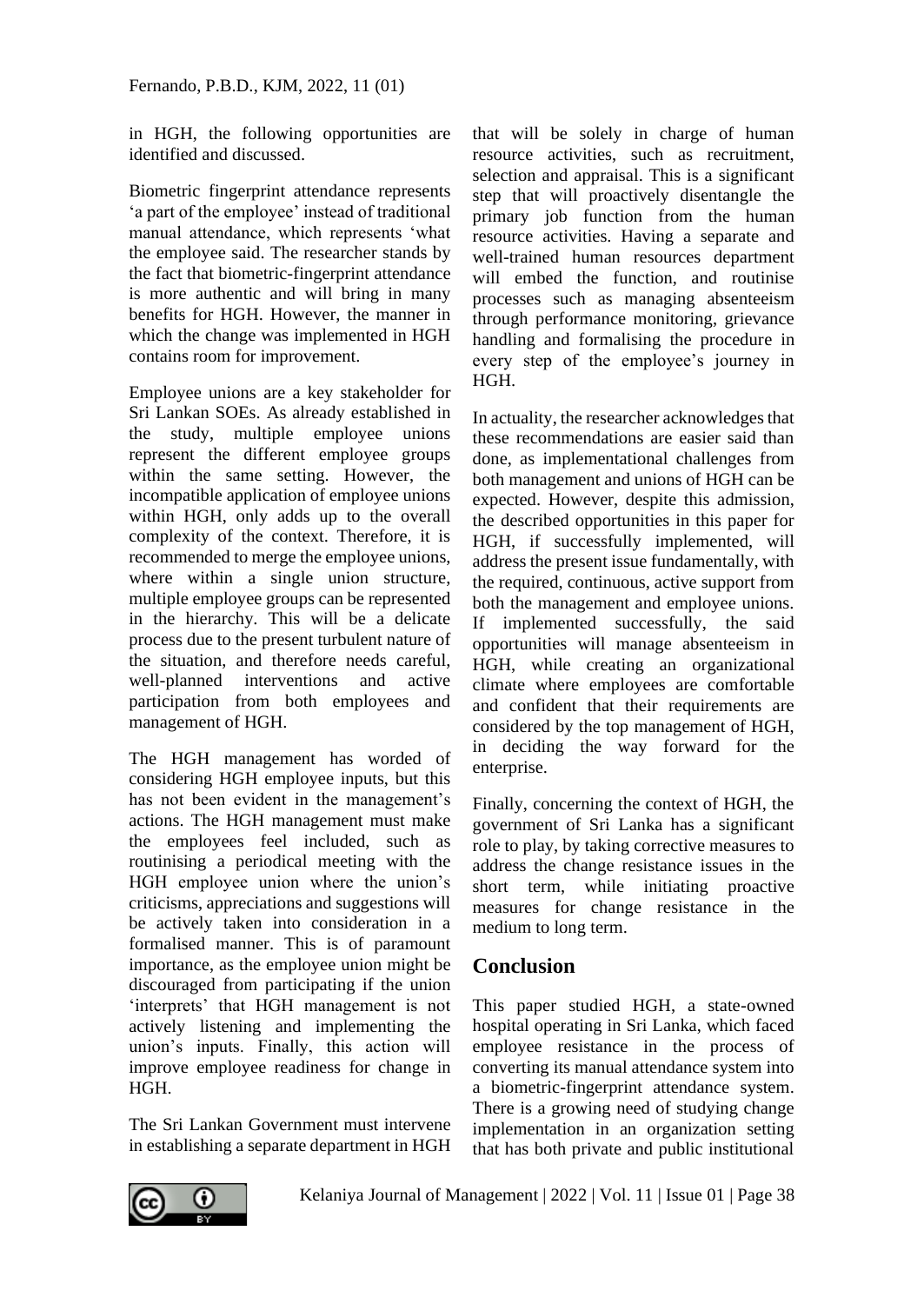characteristics, as it lacks academic literature. Accordingly, the research objectives of this study were to highlight the course and causes that triggered employees' resistance to converting from manual to biometricfingerprint attendance and propose proactive solutions for employee resistance management in HGH. A thorough examination of literature was conducted under key terms such as SOEs, absenteeism, change management in SOEs, employee readiness for change and employee resistance to change. Under the qualitative strategy, HGH was selected as the case study for this paper, where semi-structured interviews were conducted and thematic analysis was carried out, to refine and articulate the understanding of the change and employee resistance at HGH.

In relation to the first research objective, the change resistance of HGH employees was an outcome of many reasons. Based on the thematic analysis performed on the interviews, lack of employee involvement in planning for change, the multiplicity of employee unions and intentional involvement of third parties in order to increase attention to the intra-organizational issue were identified.

In relation to the second research objective, one recommended action was to merge the employee unions, where within a single union structure, multiple employee groups can be represented in the union's hierarchy. In addition, other recommendations were for the HGH management to actively involve employee unions' inputs in strategy formulation and for the Sri Lankan government to intervene in establishing a separate human resources department in HGH hospital.

In terms of limitations, as this study used a single setting of HGH under the case study strategy, the aim was to contextualise the research problem. However, while interpreting this study in relation to the context of HGH, the findings can be learned in strategy formulation for the HGH

management and for the Sri Lankan government, in deciding the way forward for an SOE, which widens the applicability of the findings in this study.

The problematic reality and challenges faced by HGH are not unique, as similar change resistance issues can be observed in other SOEs operating in Sri Lanka. The researcher acknowledges that the implementation of the findings of this paper is not straightforward and linear, but if properly implemented, will be beneficial for other stakeholders in understanding, contextualising and strategising change implementation and employee resistance in an SOE context. In addition, the originality of the study contributes to bridging the current gap by expanding the existing literature, on the scope of change and resistance to change management in SOE contexts.

Finally, to the knowledge of the researcher, this is the first research that investigated implementation barriers for manual to fingerprint-biometric attendance conversion in an SOE in Sri Lanka, which increases the originality of this paper. The findings of the research area are in an actionable format, and hence can be used as a template for success in change and resistance management in HGH.

# **Future Research**

HGH, a state-owned hospital on which the paper was based on, lies in a unique intersection, where both the public interests of the state and the private interest of the taxpayers collide. There is an expanding interest and prominence for SOE management, as the majority of SOEs in Sri Lanka are facing poor productivity and gradual withdrawal in terms of profits. In projecting the findings of this paper into a broader context, more research can be conducted using different approaches, such as ethnographic studies where the researcher observes stakeholder behaviours over a significant period of time. In addition, future research can move towards studying the

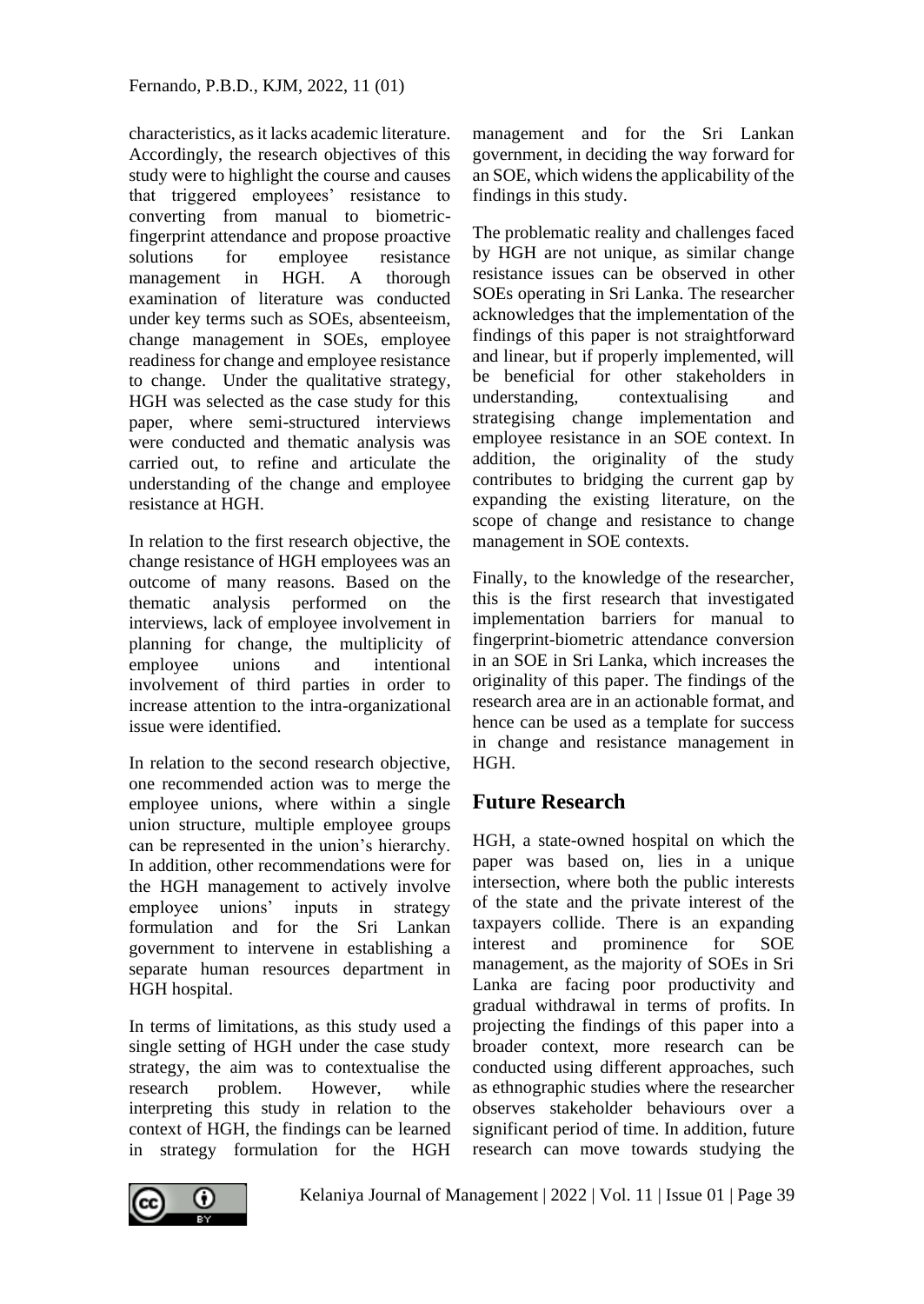present issue from the HGH management viewpoint. Finally, further research can be conducted comprehensively to include change management and employee resistance in the overall SOE context in Sri Lanka.

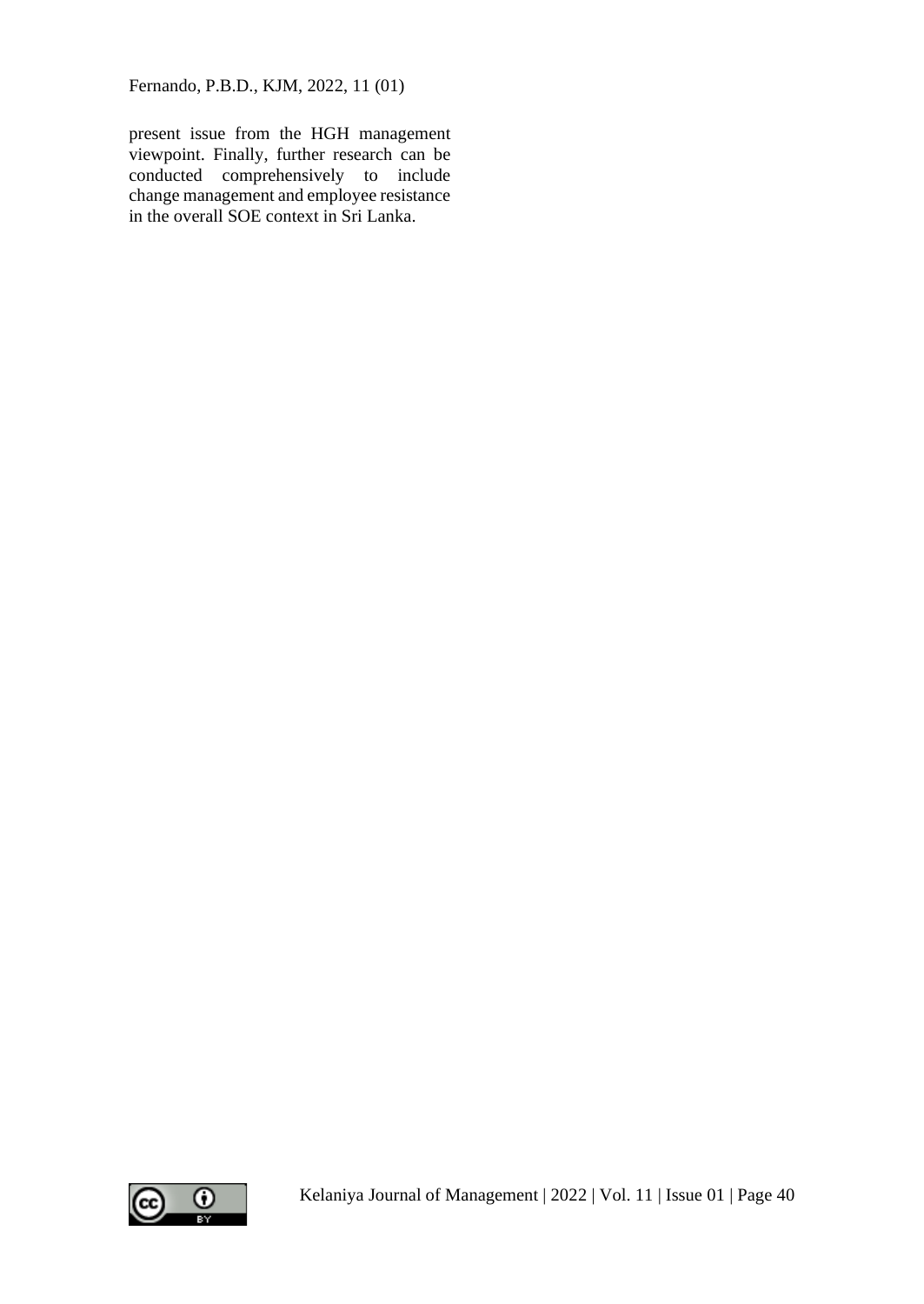### **References**

Armenakis, A. A., Harris, S. G. & Mossholder, K. W. (1993). Creating readiness for organizational change. *Human Relations, 46*(6), 681-703. https://doi/10.1177/001872679304600601

Austin, M. J. & Claassen, J. (2008). Impact of organizational change on organizational culture: Implications for introducing evidence-based practice. *Journal of Evidence-Based Social Work, 5*(1–2), 321–59. https://doi.org/10.1300/j394v05n01\_12

Ashford, S. J., Lee, C. & Bobko, P. (1989). Content, cause, and consequences of job insecurity: A theory-based measure and substantive test. *Academy of Management Journal, 32*(4), 803– 829. https://doi/10.2307/256569

Badubi, R. M. (2017). A critical risk analysis of absenteeism in the workplace. *Journal of International Business Research and Marketing, 2*(6), 32-36. http://dx.doi.org/10.18775/jibrm.1849-8558.2015.26.3004

Balogun, J. & Hailey, H. V. (2004). *Exploring strategic change*. Prentice-Hall.

Basyal, D. K. & Seo, J. (2017). Employees' resistance to change and technology acceptance in Nepal. *The Journal of University Grants Commission, 6*(1), 1-15.

Bell, E., Bryman, A. & Harley, B. (2019). *Business research methods (2nd ed.).* Oxford University Press.

Benbasat, I., Goldstein, D. & Mead, M. (1987). The case research strategy in studies of information systems. *MIS Quarterly, 11*, 369-386. https://doi.org/10.2307/248684

Boselie, P., Harten, J. V. & Veld, M. (2021). A human resource management review on public management and public administration research: Stop right there…before we go any further…, *Public Management Review, 23*(4), 483-500. https://doi.org/10.1080/14719037.2019.1695880

Braithwaite, J. (2014). Changing how we think about healthcare improvement. *BMJ*, 1-5. https://doi.org/10.1136/bmj.k2014

Bruton, G. D., Peng, M. W., Ahlstrom, D., Stan, C. & Xu, K. (2015). State-owned enterprises around the world as hybrid organizations. *Academy of Management Perspectives, 29*(1), 92- 114. http://dx.doi.org/10.5465/amp.2013.0069

Burke, W. W., Lake, D. G. & Paine, J. W. (2009). *Organization change: A comprehensive reader.* Jossey-Bass.

Clark, C. S. (2013). Resistance to change in the nursing profession: Creative transdisciplinary solutions. *Creative Nursing, 19*(2), 70-6. https://doi.org/10.1891/1078-4535.19.2.70

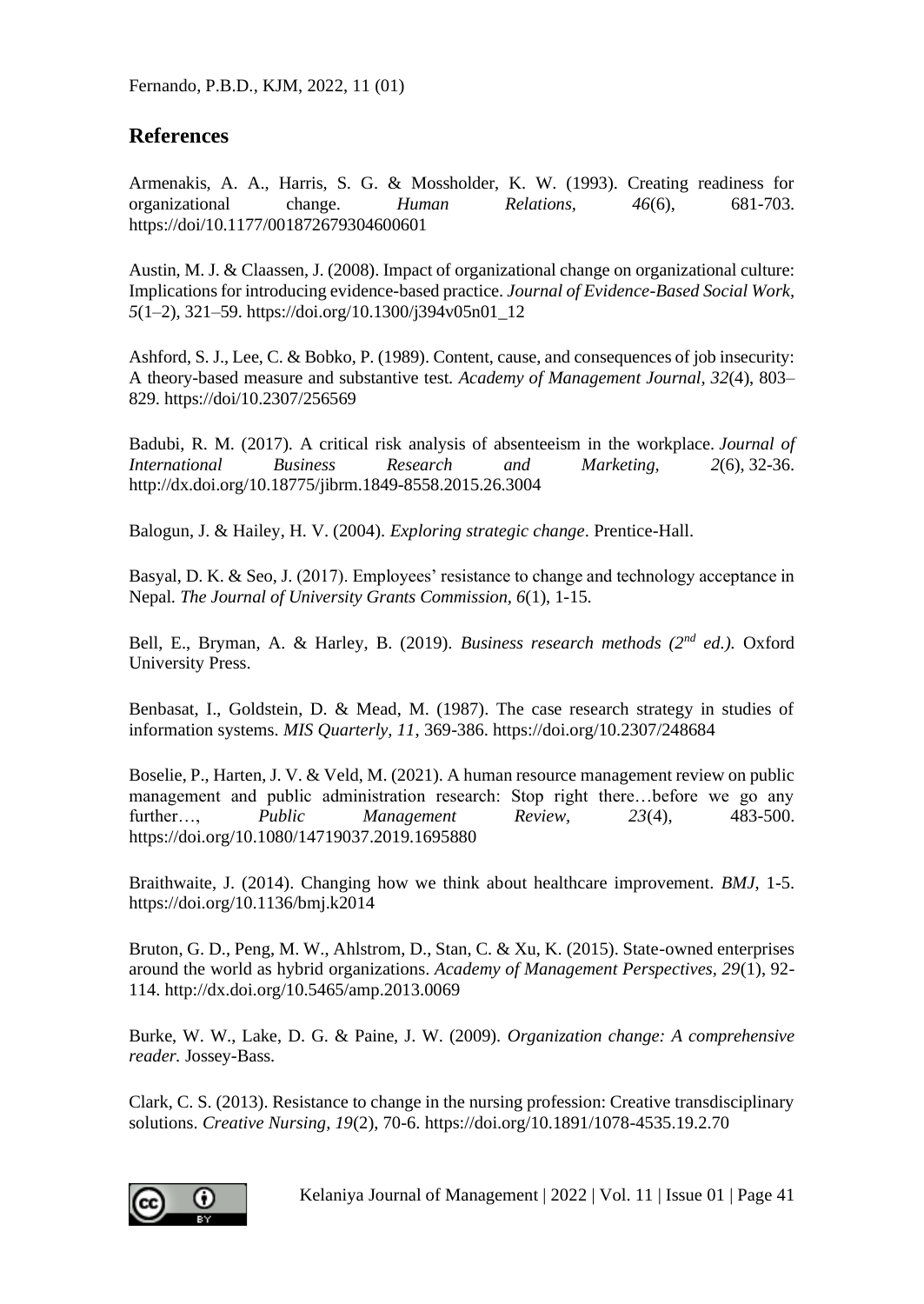Curristine, T., Lonti, Z. & Joumard, I. (2007). Improving public sector efficiency: Challenges and opportunities. *OECD Journal on Budgeting, 7*(1), 1-41. https://doi.org/10.1787/budgetv7-art6-en

Darmawan, A. H. & Azizah, S. (2019). Resistance to change: Causes and strategies as an organizational challenge. *Advances in Social Science, Education and Humanities Research, 395*, 49-53. https://doi.org/10.2991/assehr.k.200120.010

Dent, E. B. & Goldberg, S. G. (1999). Challenging resistance to change. *The Journal of Applied Behavioral Sciences, 35*(1), 25-41. https://doi/10.1177/0021886399351003

Department of Public Enterprises Sri Lanka. (2018). *Performance Report*. https://www.parliament.lk/uploads/documents/paperspresented/performance-reportdepartment-of-public-enterprises-2018.pdf

Dibben, P., James, P. & Cunningham, I. (2001). Absence management in the public sector: An integrative model? *Public Money & Management, 21,* 55–60. https://doi.org/10.1111/1467-9302.00286

Dirks, K. T., Cummings L. L. & Pierce, J. L. (1996). Psychological ownership in organizations: Conditions under which individuals promote and resist change. In R. E. Woodman, W. A. Pasmore (Eds.), *Research in Organizational Change and Development* (p. 9). JAI Press.

Fitzgerald, L. & McDermott A. (2017). *Challenging perspectives on organizational change in health care.* Taylor & Francis.

Florio, M. & Fecher, F. (2011). The future of public enterprises: Contributions to a new discourse. *Annals of Public and Cooperative Economics, 82*(4), 361-373. https://doi.org/10.1111/j.1467-8292.2011.00445.x

Ford, J. D. & Ford, L. W. (2010). Stop blaming resistance to change and start using it. *Organizational Dynamics, 39*(1), 24–36. https://doi.org/10.1016/j.orgdyn.2009.10.002

Giangreco, A. (2002). Conceptualisation and operationalisation of resistance to change. *Serie Economia aziendale, 11*, 1–28.

Ghany, M. M. M. A. (2014). Readiness for change, change beliefs and resistance to change of extension personnel in the new valley governorate about mobile extension. *Annals of agricultural Sciences, 59*(2), 297-303. https://doi.org/10.1016/j.aoas.2014.11.019

Greenburg, J. & Baron, A. B. (1995). *Behaviour in organizations: Understanding & managing the human side of work*. Prentice Hall.

Griffin, R. W. (1993). *Management.* Houghton Mifflin Company.

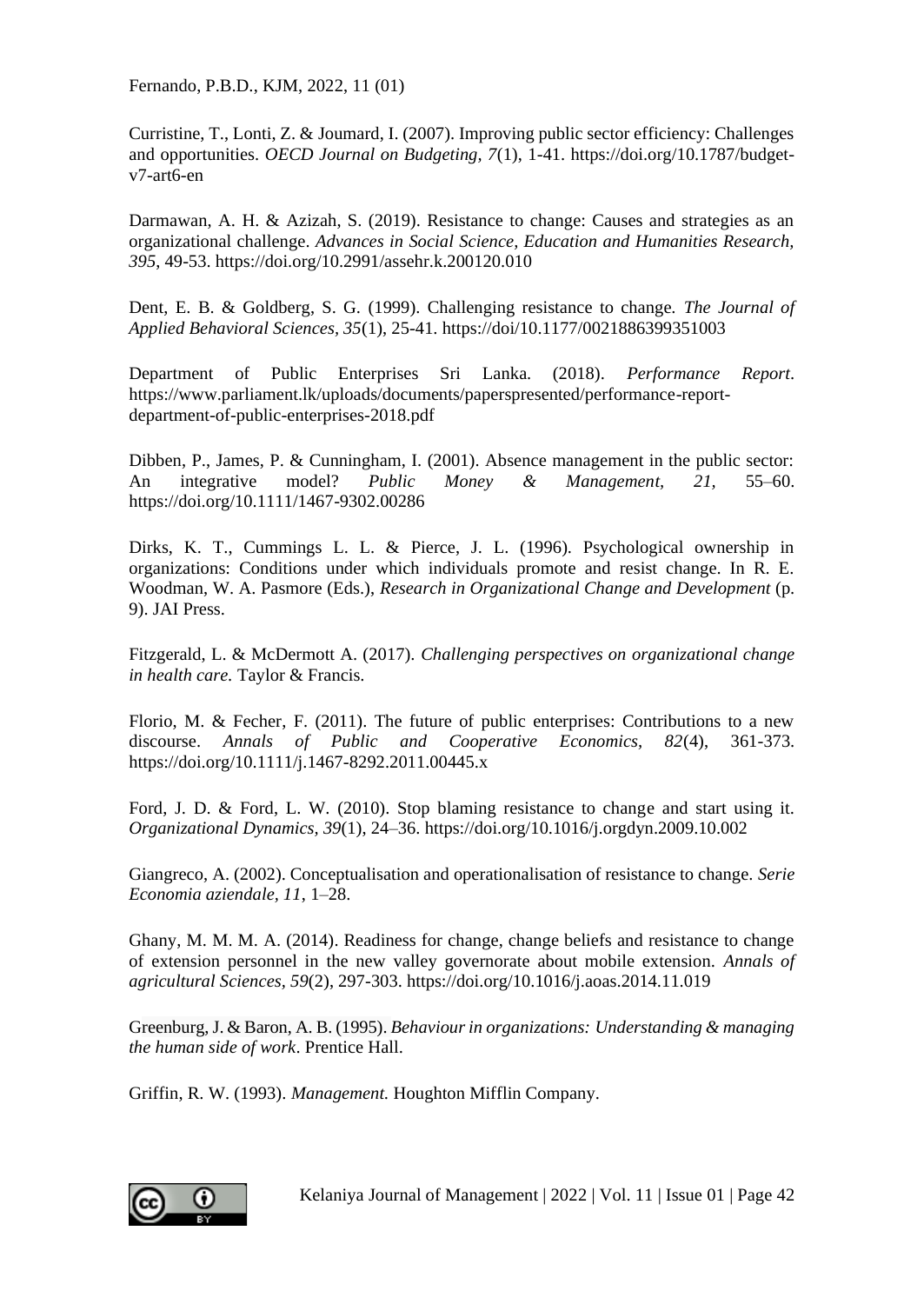Higgs, M. J. & Rowland, D. (2005). All changes great and small: Exploring approaches to change and its leadership. *Journal of Change Management, 5*(2), 121-151. https://doi.org/10.1080/14697010500082902

Hon, A. H. Y., Bloom, M. & Crant, J. M. (2011). Overcoming resistance to change and enhancing creative performance. *Journal of Management, 40*(3), 919–941. https://doi.org/10.1177%2F0149206311415418

Hultman, K. (1998). *Making change irresistible: Overcoming change in your organization.* Davies and Black Publishing.

Jones, S. L. & Ven, D. V. A. H. (2016). The changing nature of change resistance. *The Journal of Applied Behavioral Science, 52*(4), 482–506. https://doi.org/10.1177/0021886316671409

Kanter, R. (1985). Supporting innovation and venture development in established companies. *Journal of Business Venturing, 1*(1), 47–60. https://doi.org/10.1016/0883-9026(85)90006-0

Knies, E. & Leisink, P. L. M. (2018). People Management in the Public Sector. In C. Brewster & J. Cerdin (Eds.), *HRM in Mission Driven Organizations* (pp. 15-46). Palgrave Macmillan.

Khongmalai, O., Tang, J. C. S. & Siengthai, S. (2010). Empirical evidence of corporate governance in Thai state‐owned enterprises. *Corporate Governance, 10*(5), 617- 634. https://doi.org/10.1108/14720701011085580

Kocakulah, M., Kelley, A., Mitchell, K. & Ruggieri, M. (2016). Absenteeism problems and costs: Causes, effects and cures. I*nternational Business & Economics Research Journal (IBER), 15,* 89. https://doi.org/10.19030/iber.v15i3.9673

Kuyatt, A. (2011). Managing for innovation: Reducing the fear of failure. *Journal of Strategic Leadership, 3*(2), 31-40.

Lapointe, L. & Rivard, S. (2005). A multilevel model of resistance to information technology implementation. *MIS Quarterly, 29*(3), 461-491. https://doi.org/10.2307/25148692

Leigh, T. K. E. (2002). Case study: Identifying resistance in managing change. *Journal of Organizational Change Management, 15*(2), 138– 155. http://dx.doi.org/10.1108/09534810210423044

Lin, K. J., Lu, X., Zhang, J. & Zheng, Y. (2019). State-owned enterprises in China: A review of 40 years of research and practice. *China Journal of Accounting Research, 13,* 31-55. https://doi.org/10.1016/j.cjar.2019.12.001

Lines, R. (2004). Influence of participation in strategic change: Resistance, organizational commitment and change goal achievement. *Journal of Change Management, 4*(3), 193–215. https://doi.org/10.1080/1469701042000221696

Mabey, C. & Mayon-White. (1993). *Managing change*. Paul Chapman Publishing Ltd.

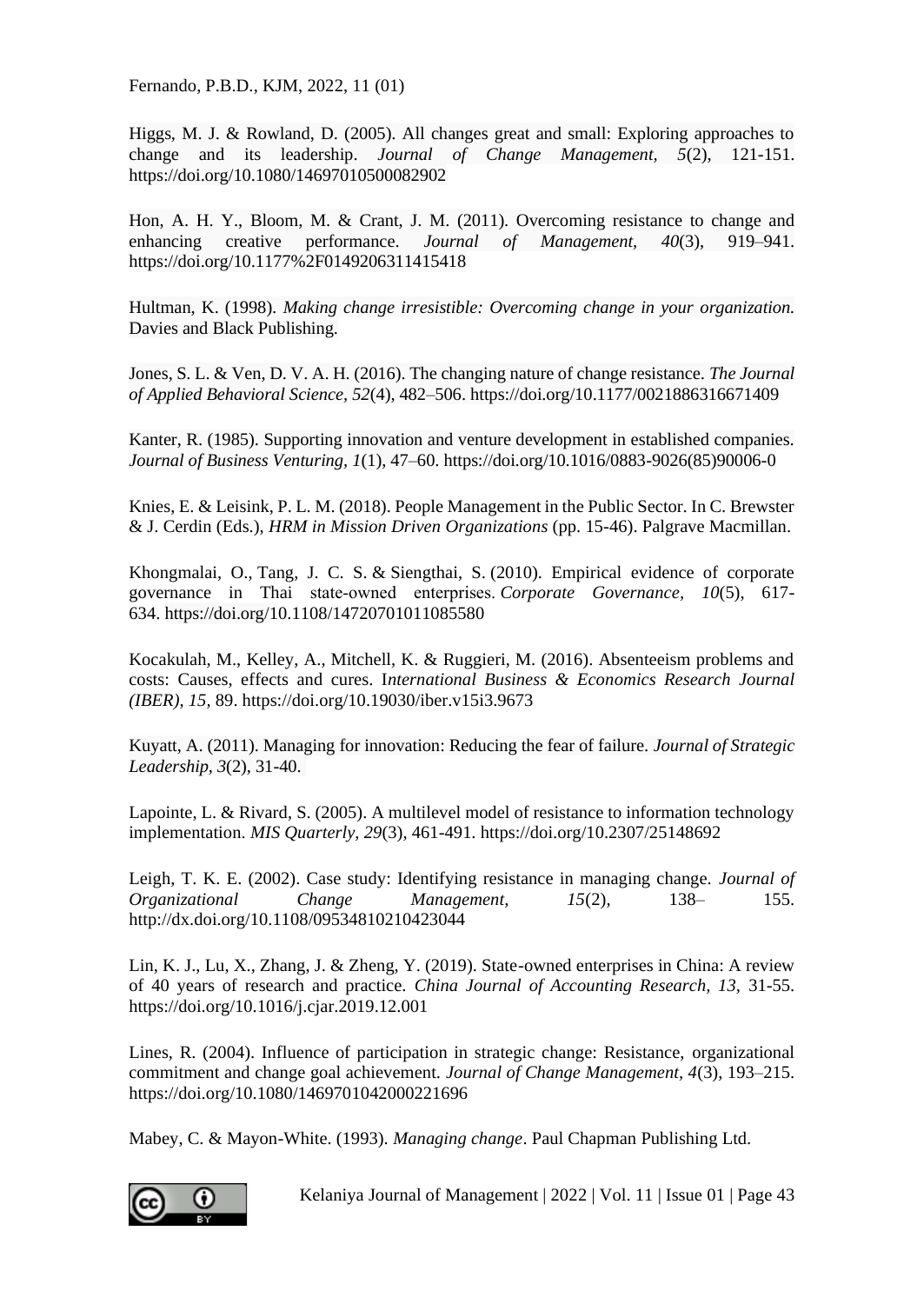Mabin, V. J., Forgeson, S. & Green, L. (2001). Harnessing resistance: Using the theory of constraints to assist change management. *Journal of European Industrial Training, 25*(2/3/4), 168–191. https://doi.org/10.1108/EUM0000000005446

Madsen, S. R., Miller, D. & John, C. R. (2005). Readiness for organizational change: Do organizational commitment and social relationships in the workplace make a difference. *Human Resource Development Quarterly, 16*(2), 213-233. https://doi.org/10.1002/hrdq.1134

Malkin, R. A. (2007). Design of health care technologies for the developing world. *Annual review of biomedical engineering, 9*, 567–87. https://doi.org/10.1146/annurev.bioeng.9.060906.151913

Mareš, J. (2018). Resistance of health personnel to changes in healthcare. *Kontakt Journal,*  262-272. http://dx.doi.org/10.1016/j.kontakt.2018.04.002

Mastekaasa, A. (2019). Absenteeism in the public and the private sector: Does the public sector attract high absence employees?. *Journal of Public Administration Research and Theory, 30*(1), 60–76. https://doi.org/10.1093/jopart/muz003

McPhail, G. (1997). Management of change: An essential skill for nursing in the 1990s. *Journal of Nursing Management, 5*(4),199-205. https://doi.org/10.1046/j.1365- 2834.1997.00017.x

Morrison, E. W. & Milliken, F. J. (2000). Organizational silence: A barrier to change and development in a pluralistic world. *The Academy of Management Review, 25*(4), 706. https:// doi/10.2307/259200

Nizamidou, C. & Vouzas, F. (2018). Providing a new perspective in hr in terms of crisis management. *International Journal of Business Science and Applied Management, 13(*1), 15- 25.

Oreg, S. (2006). Personality, context, and resistance to organizational change. *European Journal of Work and Organizational Psychology, 15*(1), 73–101. https://doi.org/10.1080/13594320500451247

Padmanabhan, H. K. (2019). A study on impact of employee absenteeism in selected manufacturing industry. *International Journal of Current Engineering and Scientific Research (IJCESR), 6*(1), 14-20.

Pavithra, S., Barani, G. & Lingaraja, K. (2017). Absenteeism in public sector organizations - An overview of dimensions, causes and remedial strategies. *International Research Journal of Engineering and Technology, 4*(5), 554-559.

Pettigrew, A. (1985). *The awakening giant, continuity and change in ICI*. Blackwell.

Piderit, S. K. (2000). Rethinking resistance and recognising ambivalence: A multidimensional view of attitudes toward an organizational change. *Academy of Management Review, 25*(4), 783–794. https:// doi/10.2307/259206

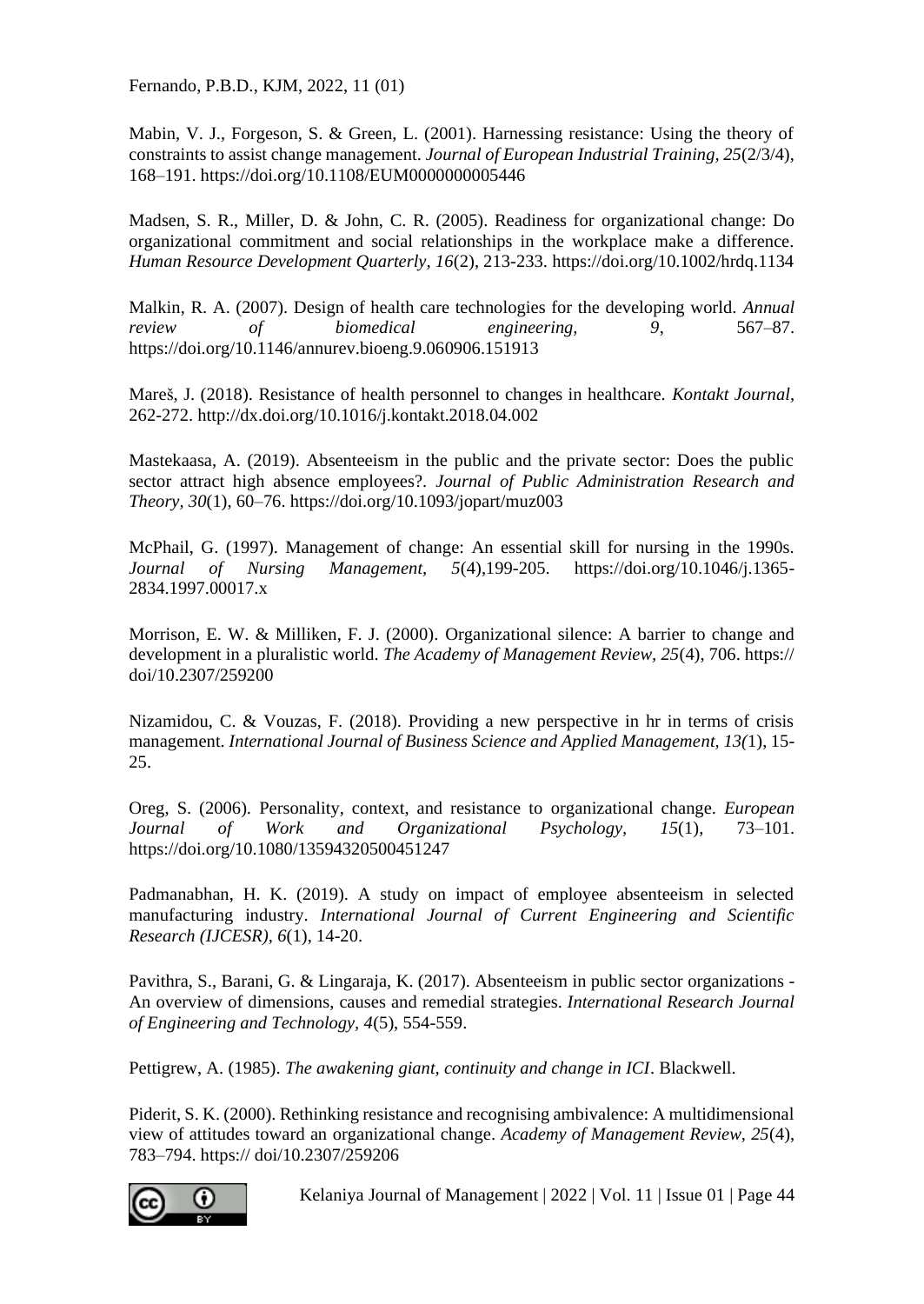Plesk, P. E. & Greenhalgh, T. (2001). Complexity science: The challenge of complexity in health care. *BMJ, 323*(7313), 625–628. https://doi.org/10.1136/bmj.323.7313.625

Pomare, C., Churruca, K., Long, J. C., Ellis, L. A. & Braithwaite, J. (2019). Organizational change in hospitals: A qualitative case-study of staff perspectives. *BMC Health Services Research, 19* (840), 1-9. https://doi.org/10.1186/s12913-019-4704-y

Richards, J. & Marks, A. (2007). Biting the hand that feeds: Social identity and resistance in restaurant teams. *International Journal of Business Science and Applied Management, 2* (2), 43-57.

Rodriguez, H. P, Chen, X., Martinez, A. E. & Friedberg, M. W. (2015). An availability of primary care team members can improve teamwork and readiness for change. *Health Care Management Review, 41*(4), 286-95. https://doi.org/10.1097/hmr.0000000000000082

Sadri, G. & Lewis, M. (1995). Combatting absenteeism in the workplace. *[Management](https://www.emerald.com/insight/publication/issn/0140-9174)  [Research News,](https://www.emerald.com/insight/publication/issn/0140-9174) 18*(1/2), 24-30. https://doi.org/10.1108/eb028397

Salam, M. & Alghamdi, K. S. (2016). Nurse educators: Introducing a change and evading resistance. *Journal of Nursing Education and Practice, 6*(11), 80–83. https://doi.org/10.5430/jnep.v6n11p80

Samaranayake, S. U. & Takemura, T. (2017). Employee readiness for organizational change: A case study in an export oriented manufacturing firm in Sri Lanka. *Eurasian Journal of Business and Economics, 10*(20), 1-16. http://dx.doi.org/10.17015/ejbe.2017.020.01

Schermerhorn, J. R. (1999). *Management.* John Wiley & Sons Incorporation.

Schneider, H. (2019). *Strategy, independence, and governance of state-owned enterprises in Asia.* Asian Development Bank Institute.

Senel, B. & Senel, M. (2012). The cost of absenteeism and the effect of demographic characteristics and tenure on absenteeism. *Interdisciplinary Journal of Contemporary Research in Business, 4* (4), 1142-1151.

Shah, N. (2009). *Determinants of employee readiness for organizational change* [Unpublished Doctoral Dissertation, Brunel University].

Shah, N. & Shah, S. G. (2010). Relationships between employee readiness for organizational change, supervisor and peer relations and demography. *Journal of Enterprise Information Management, 23*(5), 640-652. https://doi.org/10.1108/17410391011083074

Soumyaja, D., Kamlanabhan, T. J. & Bhattacharyya, S. (2015). Antecedents of employee readiness for change: Mediating effect of commitment to change. *Management Studies and Economic Systems, 2*(1), 11-25. http://dx.doi.org/10.12816/0018079

Todnem, B. R. (2005). Organizational change management: A critical review. *Journal of Change Management, 5*(4), 369–80. https://doi.org/10.1080/14697010500359250